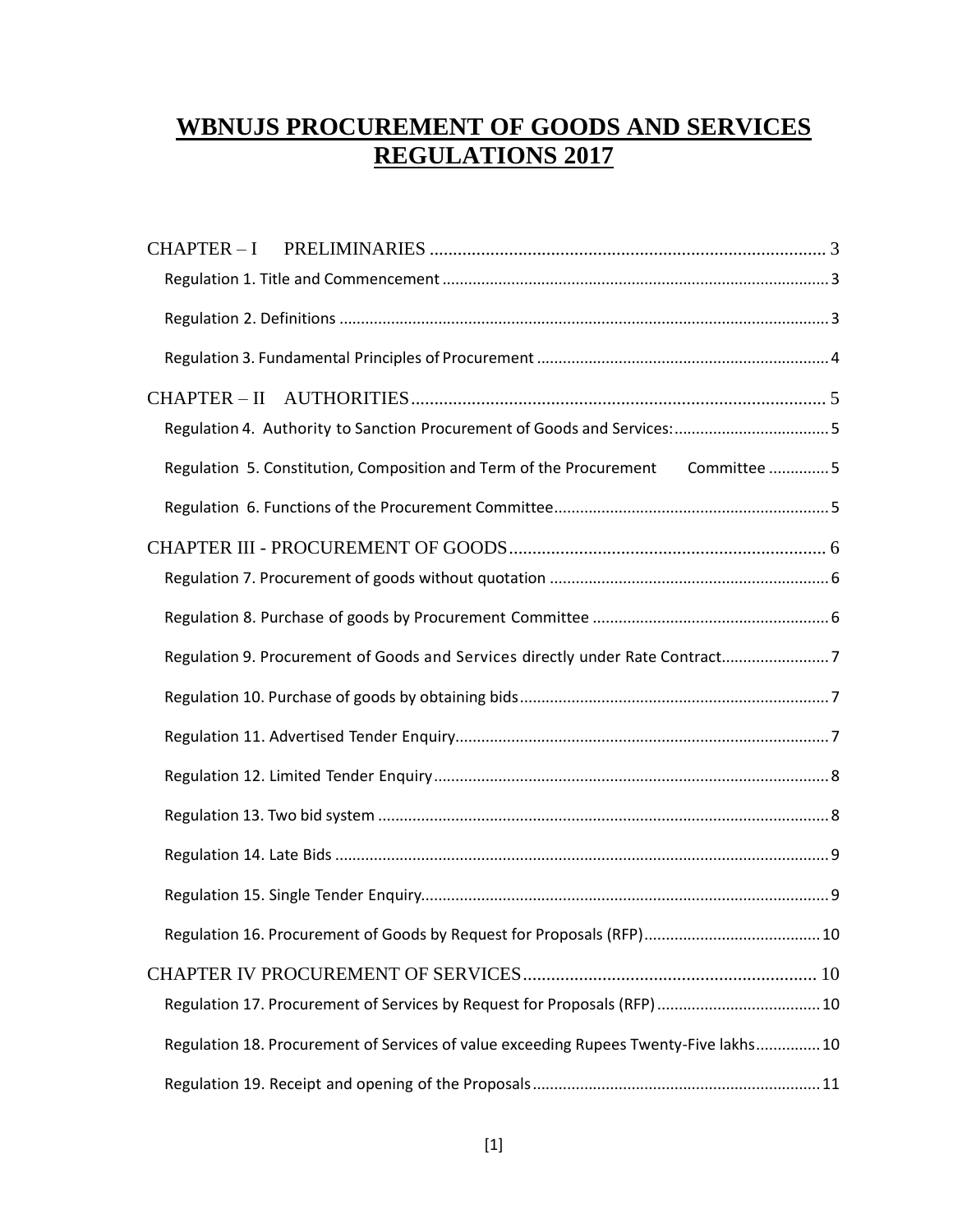| Regulation 21. Evaluation of Financial Bids of the Technically Qualified Bidders 11        |  |
|--------------------------------------------------------------------------------------------|--|
|                                                                                            |  |
|                                                                                            |  |
|                                                                                            |  |
|                                                                                            |  |
|                                                                                            |  |
|                                                                                            |  |
|                                                                                            |  |
|                                                                                            |  |
|                                                                                            |  |
|                                                                                            |  |
|                                                                                            |  |
|                                                                                            |  |
|                                                                                            |  |
|                                                                                            |  |
|                                                                                            |  |
|                                                                                            |  |
|                                                                                            |  |
| Regulation 37. Transparency, Competition, Fairness and Elimination of Arbitrariness in the |  |
|                                                                                            |  |
|                                                                                            |  |
|                                                                                            |  |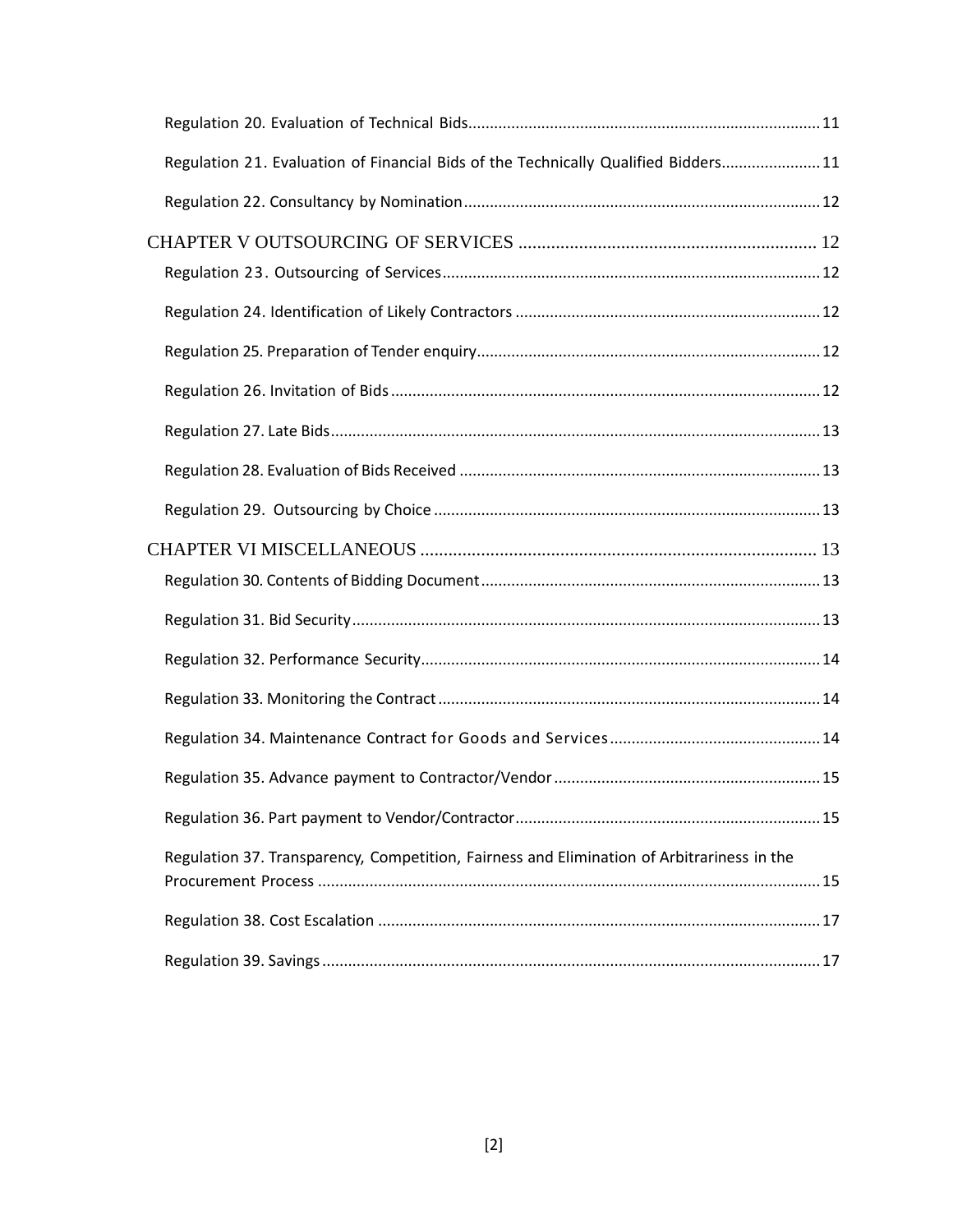# WBNUJS PROCUREMENT OF GOODS AND SERVICES REGULATIONS 2017

*Whereas it may be necessary to consolidate and rationalize the existing regulations and practices on procurement of goods and services in behalf of the University so as to ensure efficiency, transparency and fairness in the procurement processes, the following regulations are hereby adopted.*

### **CHAPTER – I PRELIMINARIES**

#### <span id="page-2-1"></span><span id="page-2-0"></span>**Regulation 1. Title and Commencement**

- (1) These regulations shall be called WBNUJS Procurement of Goods and Services Regulations 2017.
- (2) These regulations shall come into effect on such date as may be notified by the University.

### <span id="page-2-2"></span>**Regulation 2. Definitions**

- (1) "NUJS" means the West Bengal National University of Juridical Sciences.
- (2) "Vice Chancellor" means the Vice chancellor of NUJS, as defined in Section 12 of WBNUJS Act.
- (3) "Executive Council" means the Executive Council of NUJS, as defined in Section 8 of WBNUJS Act.
- (4) "Finance Committee" means the Finance committee of NUJS, as defined in Section 8 of WBNUJS Act.
- (5) "Registrar" means the Registrar of the NUJS, as defined in Section 12 of WBNUJS Act.
- (6) "University" means the NUJS.
- (7) "User" means such persons who use or are likely to use any particular services or goods or gadgets procured or being procured by the University and includes such employees as responsible for maintenance or monitoring such services, goods or gadgets.
- (8) "Goods" includes all articles, material, commodities, livestock, furniture, fixtures, all materials, spares, instruments, plants, machinery, equipment, etc. purchased or otherwise acquired for the use of the University but excludes books, publications, periodicals, etc. for a library.
- (9) "Consultants" includes Vendor, Service Provider.
- (10) "Value" means, unless the context otherwise requires, the estimated value.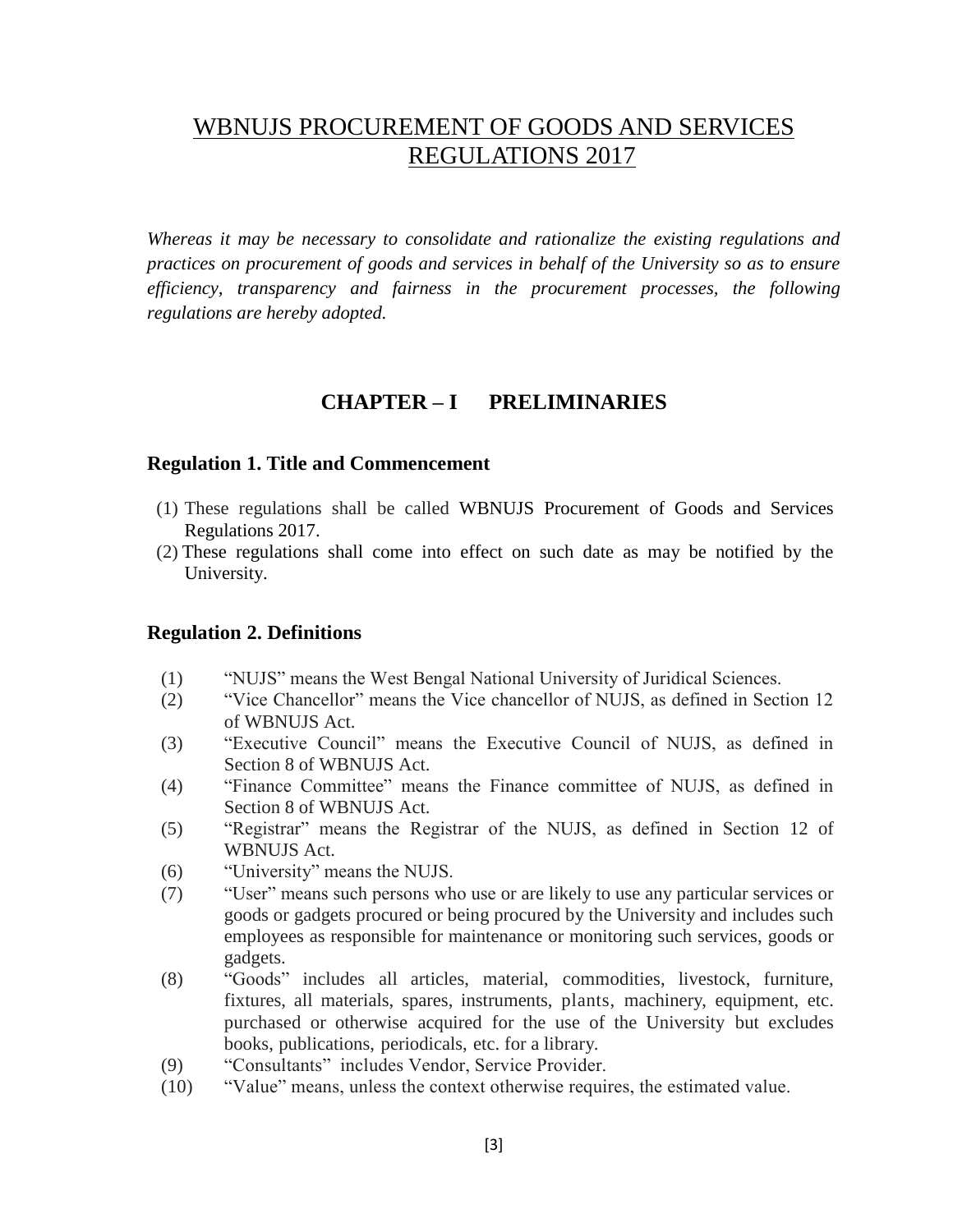- (11) "Services" means any activity carried out by a person for the University for its consideration and includes, is not restricted to, the following :
	- (a) Annual Maintenance Contract (AMC)
	- (b) Supply of Security personnel
	- (c) Supply of Housekeeping Staff
	- (d) Pest Control
	- (e) Local Transportation Services
	- (f) Travel & Ticketing Services
	- (g) Campus / Infrastructure Maintenance Services
	- (h) IT enabled Services
	- (i) Printing and Photocopy Services

Explanation: The Services shall not however include "Works" as defined under appropriate Regulations.

#### <span id="page-3-0"></span>**Regulation 3. Fundamental Principles of Procurement**

- (1) The Vice Chancellor / Registrar delegated with the financial powers of procuring goods / Services for the University shall strive to bring efficiency, economy, transparency in matters relating to such procurement and for fair and equitable treatment of suppliers and promotion of competition.
- (2) Without prejudice to the interest of the University, the procedure to be followed in making procurement for the University shall endeavour to conform to the following yardsticks :-
	- (a) the specifications in terms of quality, type etc., as also quantity of goods to be procured, should be clearly spelt out keeping in view the specific needs of NUJS. The specifications so worked out should meet the basic needs of NUJS without resulting in unwarranted expenditures. Care should also be taken to avoid unnecessary purchases;
	- (b) offers should be invited following a fair, transparent and reasonable procedure;
	- (c) the Procurement Committee should be satisfied that the selected offer adequately meets the requirement;
	- (d) the Procurement Committee should satisfy itself that the price of the selected offer is reasonable and consistent with the quality required;
	- (e) at each stage of procurement the concerned procuring authority must place on record, in precise terms, the considerations which weighed with it while taking the procurement decision;
	- (f) efforts should be made to identify more number of vendors / suppliers so as to obtain more bids on competitive basis.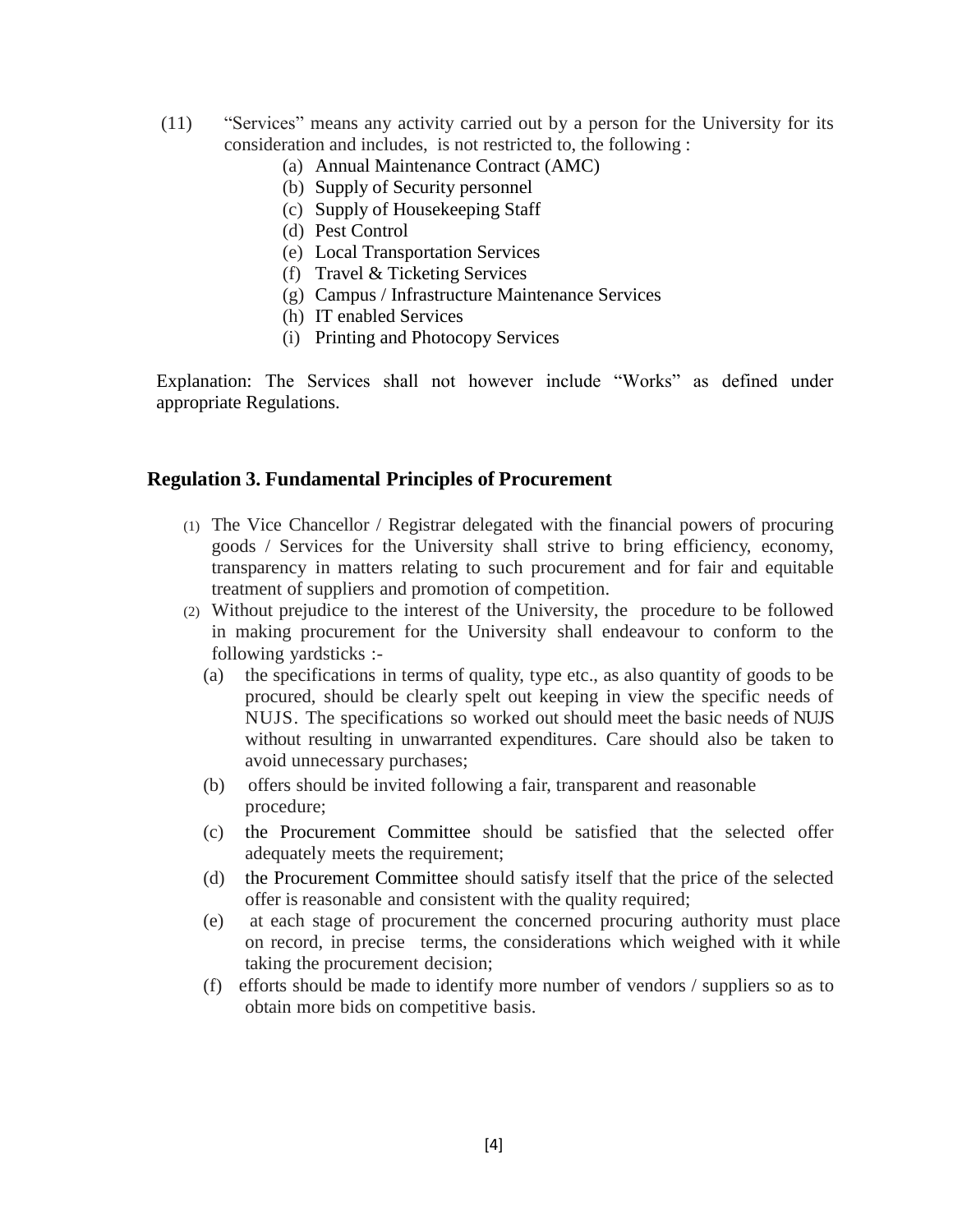# **CHAPTER – II AUTHORITIES**

### <span id="page-4-1"></span><span id="page-4-0"></span>**Regulation 4. Authority to Sanction Procurement of Goods and Services:**

- (1) Notwithstanding anything contained in any other regulation relating to financial matters, the Vice Chancellor shall have the authority to sanction any procurement of goods and services of a value not exceeding Rupees five lakhs. Provided all such sanction exceeding Rupees one lakh shall be placed in the next meeting of the Finance Committee for its ratification.
- (2) The Finance Committee shall have the authority to sanction any procurement of goods and services above Rupees five lakhs.

## <span id="page-4-2"></span>**Regulation 5. Constitution, Composition and Term of the Procurement Committee**

- (1) There shall be a Procurement Committee of the University for the purpose of recommending and overseeing administrative aspects of procurement of goods and services for the University.
- (2) The Vice -Chancellor shall constitute the Procurement Committee.
- (3) The Committee shall comprise of :
	- a) a Chairperson from amongst the Officers of the University;
	- b) Two members from the Faculty; and
	- c) Two members from the Administration, one of whom shall be the Member Secretary,
- (4) Three members, amongst whom at-least one shall be the member of the faculty, shall be necessary to form the quorum for the Committee.
- (5) The term of the procurement committee shall ordinarily be for one year unless the Vice-Chancellor decides otherwise.

## <span id="page-4-3"></span>**Regulation 6. Functions of the Procurement Committee**

- (1) The Procurement Committee shall have the responsibility for overseeing procurement of goods and services and outsourcing of services. Without prejudice to the generality of the preceding sentence, the functions of the Procurement Committee shall include :
	- (a) Finalization of Tender Documents
	- (b) Procurement of Goods
	- (c) Procurement of Services
	- (d) Preparation of requests for Proposals
	- (e) Identification of relevant specifications
	- (f) Submission of relevant certifications
	- (g) Selection of Vendors / firms /bidders / consultants / service providers, etc.
	- (h) Drafting of Purchase Orders / MOU / Tender Documents, etc.
	- (i) Conduct of Formal or informal inquiry foridentification of vendors, etc.
	- (j) Drafting of any other document as deemed fit by the Procurement Committee
	- (k) Any other related matter as the Procurement Committee may deem fit.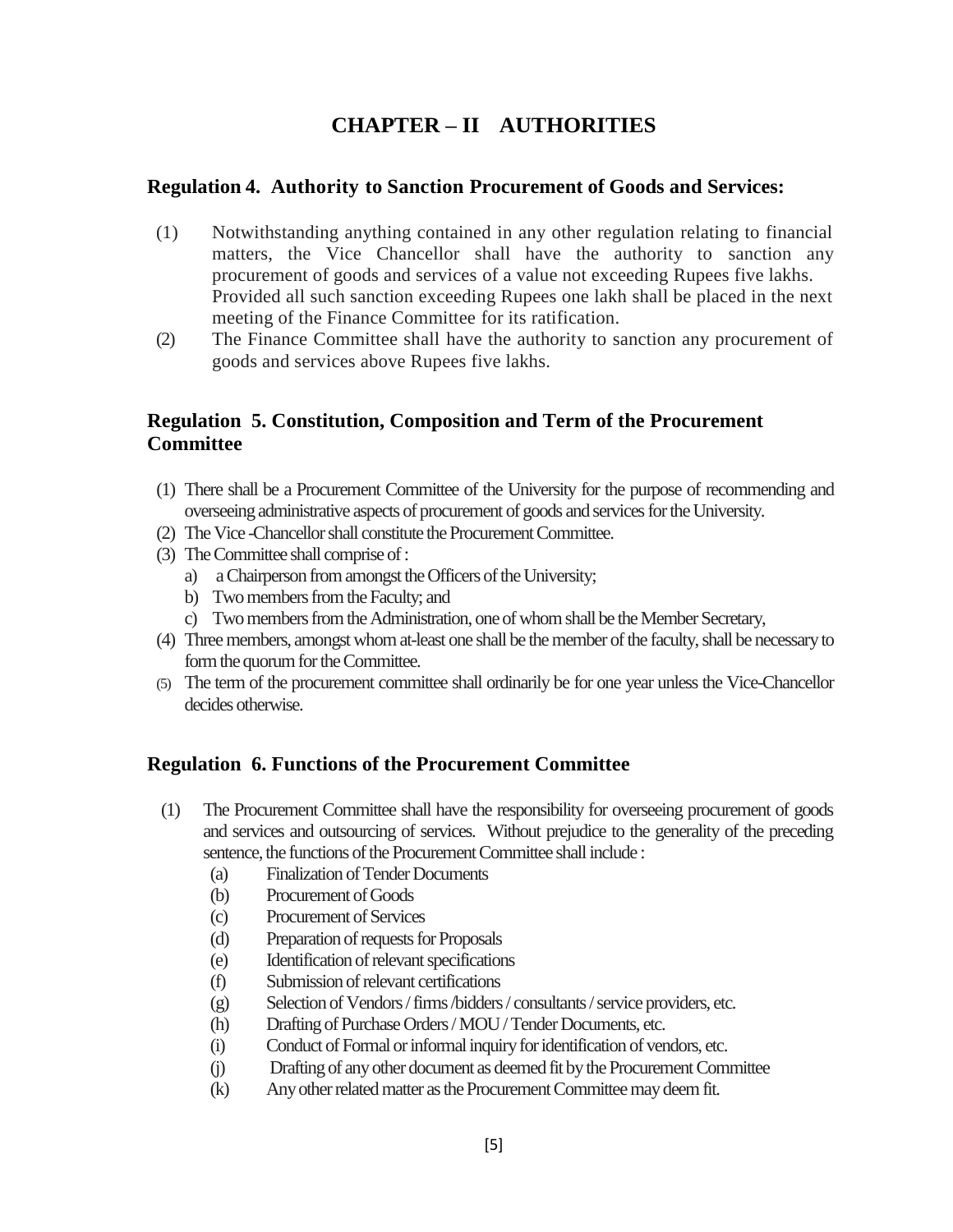(2) Unless there are compelling reasons to be recorded in writing, for direct procurement, all procurement under these Regulations shall be carried out on the basis of the recommendation of the Procurement Committee.

## **CHAPTER III - PROCUREMENT OF GOODS**

#### <span id="page-5-1"></span><span id="page-5-0"></span>**Regulation 7. Procurement of goods without quotation**

(1) Purchase of goods upto the value of Rs. 15,000/- (Rupees Fifteen Thousand) only on each occasion may be made without inviting quotations or bids on the basis of a certificate to be recorded by such person as authorized by the Procurement Committee in the following format.

"I, \_\_\_\_\_\_\_\_\_\_\_\_\_\_\_\_\_, am personally satisfied that these goods purchased are of the requisite quality and specification and have been purchased from a reliable supplier at a reasonable price."

(2) The Procurement Committee may also authorize online purchase through reputed online portals. In all such cases the Procurement Committee shall authorize a University staff to make the requisite purchase through his account and the university shall provide reimbursement on submission of bills and a certificate in the following format.

"I, \_\_\_\_\_\_\_\_\_\_\_\_\_\_\_, am personally satisfied that these goods purchased are of the requisite quality and specification and have been purchased from …………….., after comparison with prices and specifications offered by at least two other online portals."

### <span id="page-5-2"></span>**Regulation 8. Purchase of goods by Procurement Committee**

(1) Purchase of goods costing above Rs. 15,000/- (Rupees Fifteen Thousand) only and upto Rs. 1,00,000/- (Rupees One lakh) only, on each occasion, may be made on the recommendations of the Procurement Committee. Three persons, including at least one member of the Procurement Committee, as authorized by the Chairperson shall survey the market to ascertain the reasonableness of rate, quality and specifications and identify the appropriate supplier. Before recommending the purchase, the three persons shall jointly record a certificate as under.

"Certified that we , are jointly and individually satisfied that the goods recommended for purchase are of the requisite specification and quality, priced at the prevailing market rate and the supplier recommended is reliable and competent to supply the goods in question."

(2) The Procurement Committee may also authorize online purchase through reputed online portals. In all such cases the Procurement Committee shall authorize a team of three persons, including at least one member of the Procurement Committee, as authorized by the Chairperson, to carry out a survey of at least three reputed online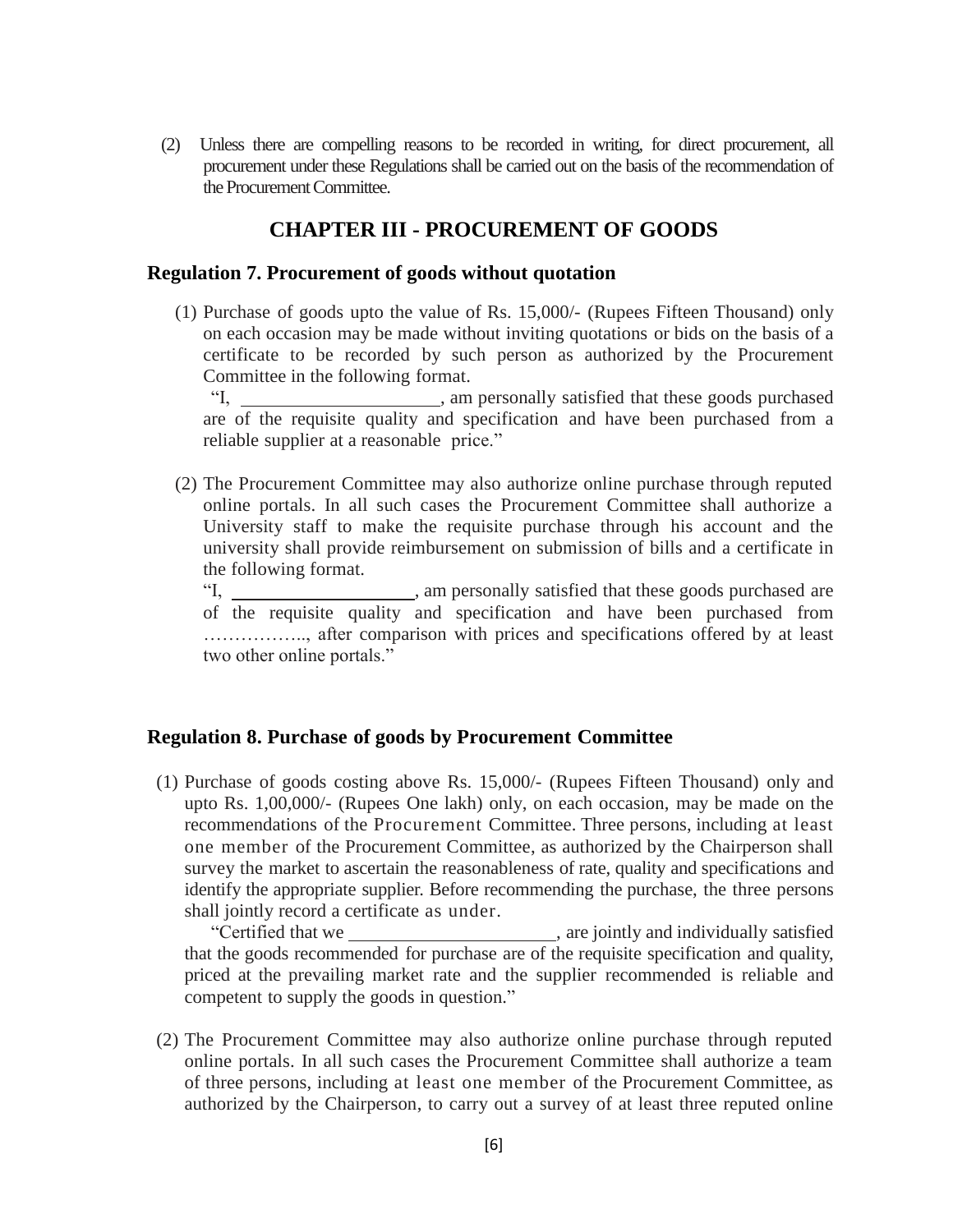portals to ascertain the reasonableness of rate, quality and specifications and identify the appropriate portal for making the purchase. One of the members of this team shall make the requisite purchase through his account and the university shall provide reimbursement on submission of bills and a certificate in the following format. "Certified that we, , are jointly and individually satisfied that these goods purchased are of the requisite quality and specification and have been purchased from …………….., after comparison with prices and specifications offered by at least two other online portals."

### <span id="page-6-0"></span>**Regulation 9. Procurement of Goods and Services directly under Rate Contract**

For reasons to be recorded in writing, the Procurement Committee, may decide to directly procure goods, that are rate contracted by DGS&D / National Informatics Centre / Purchase organization authorized by the State or Central Government to fix rate contracts, from a supplier duly registered / enlisted with that organization. This power shall be available only for procurement not exceeding Rs. 25 lakhs in value of a single procurement order. In case of such procurement, the prices to be paid for such goods shall not exceed those stipulated in the rate contract and the other salient terms and conditions of the purchase should be in line with those specified in the rate contract. The University shall make its own arrangement for inspection and testing of such goods where required.

### <span id="page-6-1"></span>**Regulation 10. Purchase of goods by obtaining bids**

Subject to the preceding regulations, the University shall procure goods by following the standard method of obtaining bids:

- a) Advertised Tender Enquiry;
- b) Limited Tender Enquiry;
- <span id="page-6-2"></span>c) Single Tender Enquiry.

### **Regulation 11. Advertised Tender Enquiry**

- (1) Unless otherwise provided under these regulations, invitation to tenders by advertisement shall be used for procurement of goods of estimated value exceeding Rs. 25 lakh (Rupees Twenty Five Lakh). Advertisement in such case shall be given in the Indian Trade Journal (ITJ), published by the Director General of Commercial Intelligence and Statistics, Kolkata, in at least one national daily having wide circulation, and also on the University web site.
- (2) Ordinarily, the minimum time to be allowed for submission of bids should be three weeks from the date of publication of the tender notice. Where the University also contemplates obtaining bids from abroad, the minimum period should be kept as four weeks for both domestic and foreign bidders.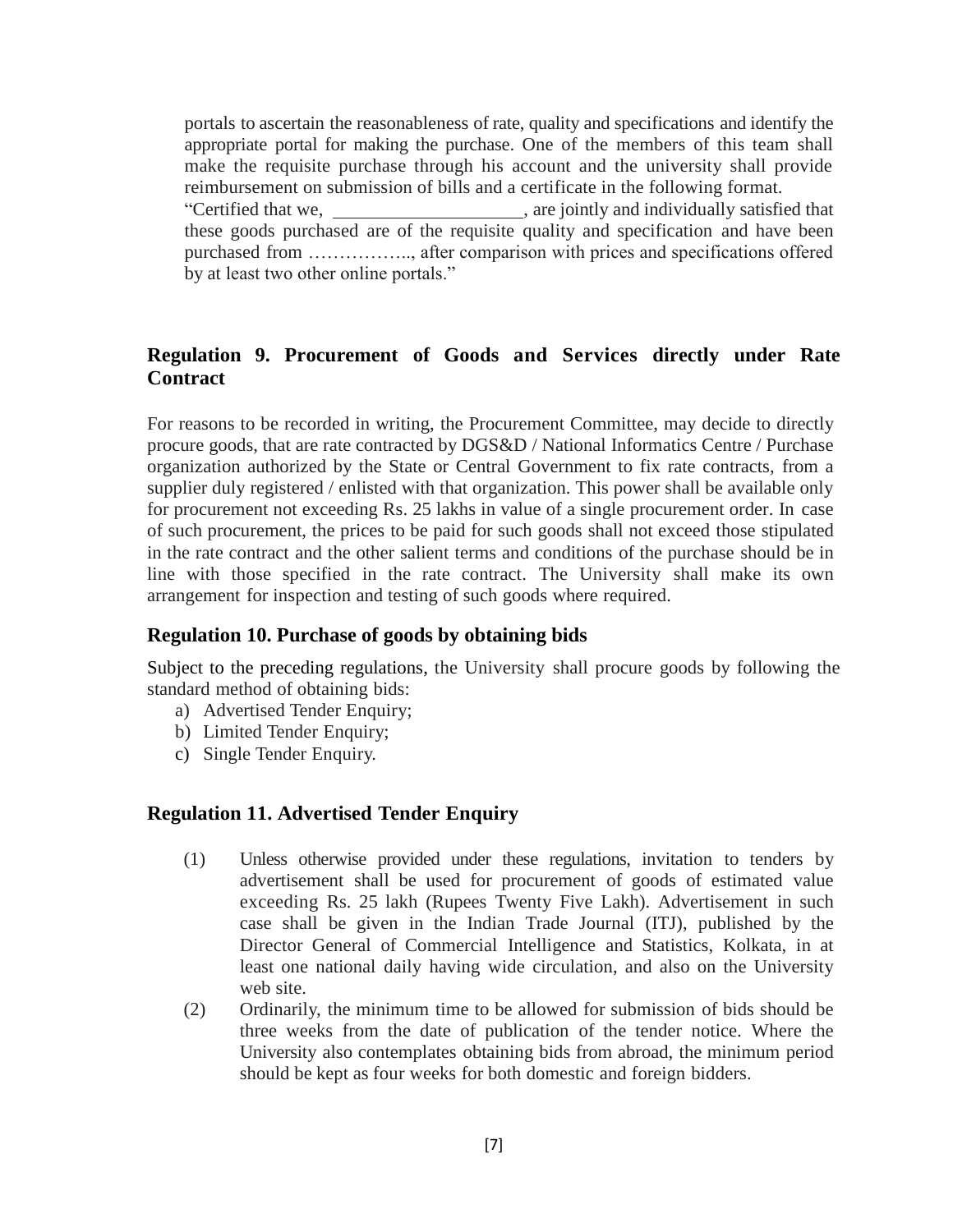- (3) The process of advertised tender enquiry may be adopted, on recommendation of the Procurement Committee, for tender of value of less than Rupees 25 lakhs also. Where the tender value is less than Rs. 5 lakhs, the time for submission of bids may be at least seven days. Where the tender value is less than Rs. 25 lakhs, the time for bids may be at least fourteen days.
- (4) For all advertised tender value exceeding Rupees 5 lakhs, e-tendering through the centralized e-tender portal of the central or state government shall be complied with.

#### <span id="page-7-0"></span>**Regulation 12. Limited Tender Enquiry**

- (1) This method may be adopted when estimated value of the goods to be procured is up to Rupees Twenty- five Lakhs. Copies of the bidding document should be sent directly by speed post/registered post/courier/ e-mail to firms which are empanelled by the University or are registered with DGS&D or any Purchase organization authorized by the State or Central Government. The number of supplier firms in Limited Tender Enquiry should be at least three. Further, web based publicity should be given for limited tenders.
- (2) At least fourteen days should be allowed for submission of bids in Limited Tender Enquiry cases
- (3) Purchase through Limited Tender Enquiry may be adopted even where the estimated value of the procurement is more than Rupees Twenty-Five Lakhs, in the following circumstances.
	- (a) The Vice-Chancellor, subject to ratification by the Finance Committee, on recommendation of the Procurement Committee , may direct that the demand is urgent and any additional expenditure involved by not procuring through advertised tender enquiry is justified in view of urgency. The Procurement Committee should also put on record the nature of the urgency and reasons why the procurement could not be anticipated.
	- (b) There are sufficient reasons, to be recorded in writing by the competent authority, indicating that it will not be in the interest of the University to procure the goods through advertised tender enquiry.

### <span id="page-7-1"></span>**Regulation 13. Two bid system**

- (1) For procurement of complex and technical nature of Goods and Services, irrespective of value, the Procurement Committee may decide to obtain bids in two parts as under:-
	- (a) Technical bid consisting of all technical details along with commercial terms and conditions; and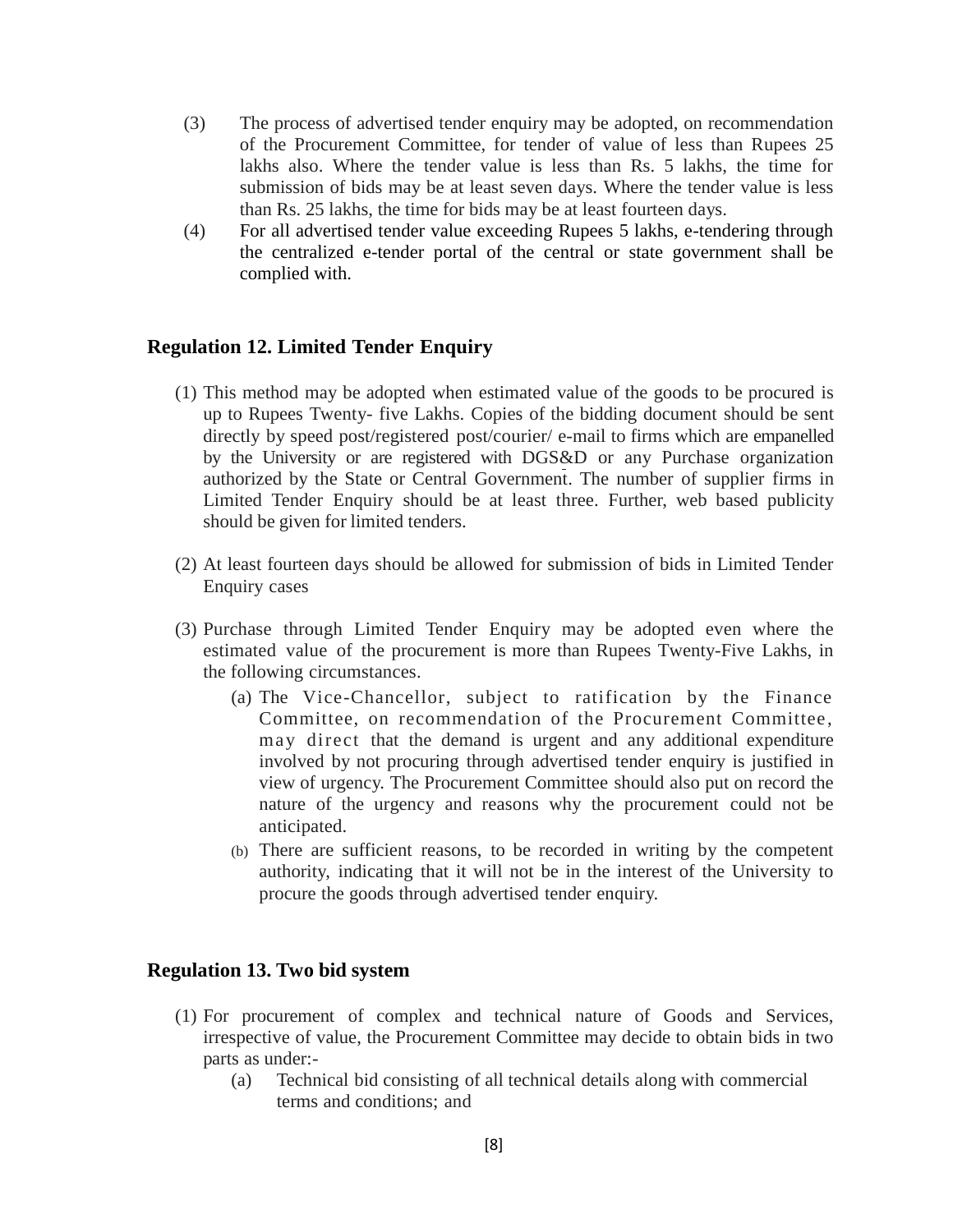- (b) Financial bid indicating item-wise price for the items mentioned in the technical bid.
- (2) The technical bid and the financial bid should be sealed by the bidder in separate covers duly superscribed and both these sealed covers are to be put in a bigger cover which should also be sealed and duly superscribed.
- (3) The technical bids are to be opened by the Procurement Committee at the first instance and evaluated by the Procurement Committee or such other person / Committee as authorised by the Procurement Committee. At the second stage financial bids of only the technically accepted offers should be opened for further evaluation and ranking before awarding the contract.

### <span id="page-8-0"></span>**Regulation 14. Late Bids**

<span id="page-8-1"></span>In the case of advertised tender enquiry or limited tender enquiry, late bids (i.e. bids received after the specified date and time for receipt of bids) should not be considered.

### **Regulation 15. Single Tender Enquiry**

Procurement from a single source may be resorted to in the following circumstances:

- (a) It is in the knowledge of the Procurement Committee that only a particular firm is the manufacturer of the required goods.
- (b) In a case of emergency, the required goods to be purchased from a particular source and the reason for such decision is to be recorded and approval of competent authority obtained.
- (c) For standardisation of machinery or spare parts to be compatible to or in continuity with the existing sets of equipment (on the written advice of user or technical personnel of the University, the required item is to be purchased only from a selected firm).
- (d) In case of procurement of proprietary article (subject to submission of such certificate specified in **Annexure no. 1**)
- (e) On the written advice of user and /or on the recommendation of technical personnel of the University, or in case of purchase of products of reputed brands.

Provided however that except in case of emergency procurement, for any purchase of value exceeding Rs. 5 lakhs, the procurement under this rule shall not be done unless the details of the proposed procurement through single tender enquiry have been uploaded on the website for the comments of the concerned stakeholders within fourteen days from the date of publication of the notice.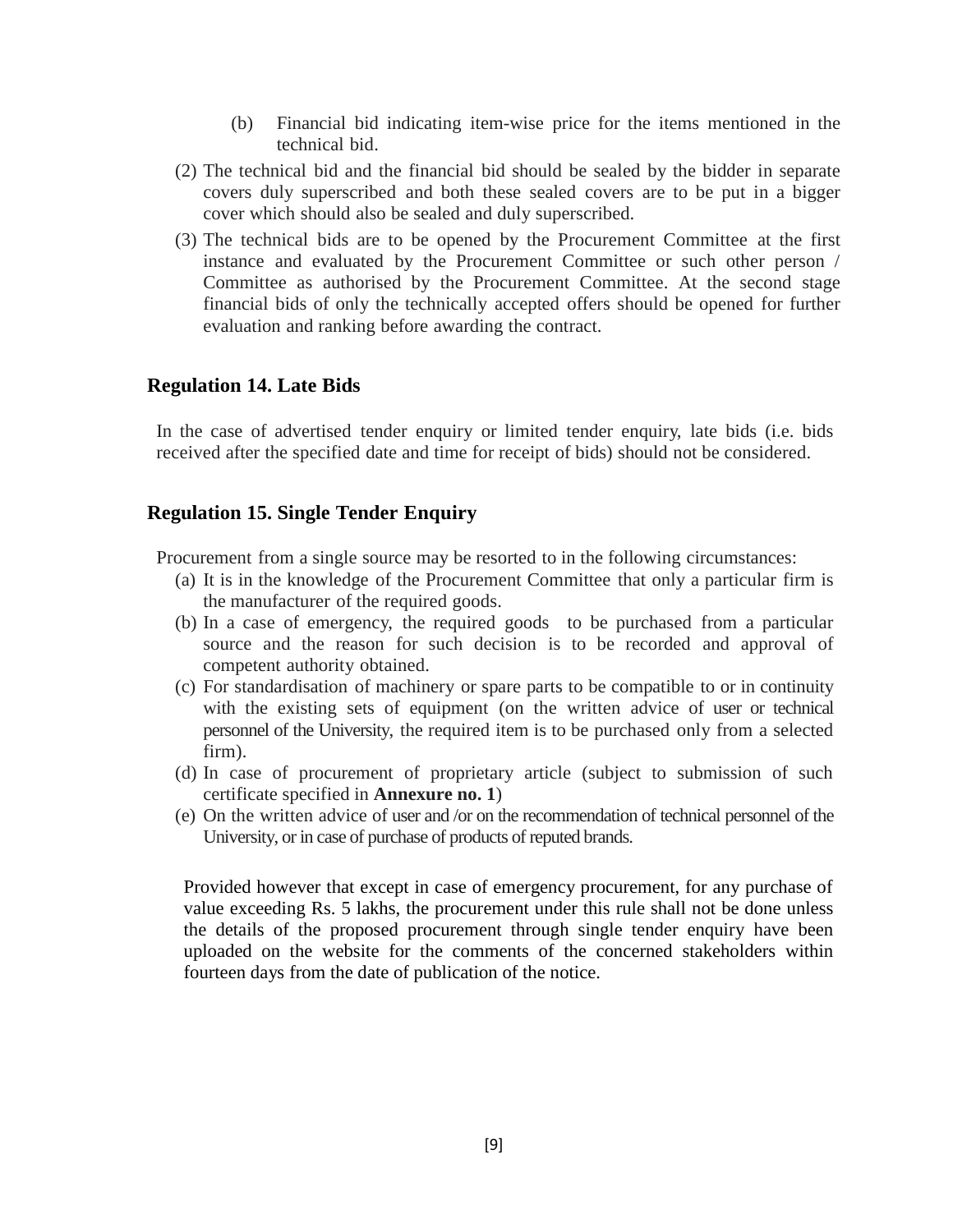#### <span id="page-9-0"></span>**Regulation 16. Procurement of Goods by Request for Proposals (RFP)**

- (1) Where the estimated cost of procurement of goods is upto Rupees. 5 lakhs, the Procurement Committee may carry out the procurement through issue of request for proposals (RFP) from selected vendors.
- (2) The selected vendors shall be identified by the Procurement Committee on the basis of past procurement by the University or formal or informal enquiries from other Governmental or Non-Governmental Organisations involved in similar activities or any other persons having relevant knowledge or experience in the concerned field.
- (3) Proposal (RFP) shall be sought from at least three vendors. The RFP may also be uploaded on the University website for wide publicity. The vendors shall be given a minimum of seven days to submit their proposals.
- <span id="page-9-1"></span>(4) The RFP shall clearly define/describe the scope of procurement and the evaluation criteria.

### **CHAPTER IV PROCUREMENT OF SERVICES**

### <span id="page-9-2"></span>**Regulation 17. Procurement of Services by Request for Proposals (RFP)**

- (1) Where the value of procurement of services does not exceed Rupees Twenty-Five Lakhs only, the Procurement Committee may carry out the procurement through issue of request of proposals (RFP) from selected vendors.
- (2) The Selected vendors shall be identified by the Procurement Committee on the basis of past services to the University or formal or informal enquiries from other Governmental or Non-Governmental Organisations involved in similar activities or any other persons having relevant knowledge or experience in the concerned field.
- (3) The proposal (RPF) shall be sought from at least three vendors. The RFP may also be uploaded on the University website for wide publicity. The vendors shall be given a minimum of seven days to submit their proposals.
- (4) The RFP shall clearly define/describe the scope of service and the evaluation criteria.

### <span id="page-9-3"></span>**Regulation 18. Procurement of Services of value exceeding Rupees Twenty-Five lakhs**

(1) Where the value of the service exceeds Rupees Twenty-Five Lakhs, an enquiry for seeking 'Expression of Interest' from consultants shall be published on the University website, the Centralized e-tender portal of the State or Central Government and in at least one daily newspaper. Enquiry for seeking Expression of Interest shall include, in brief, the broad scope of work or service, eligibility and the pre-qualification criteria to be met by the consultant and their past experience in similar services.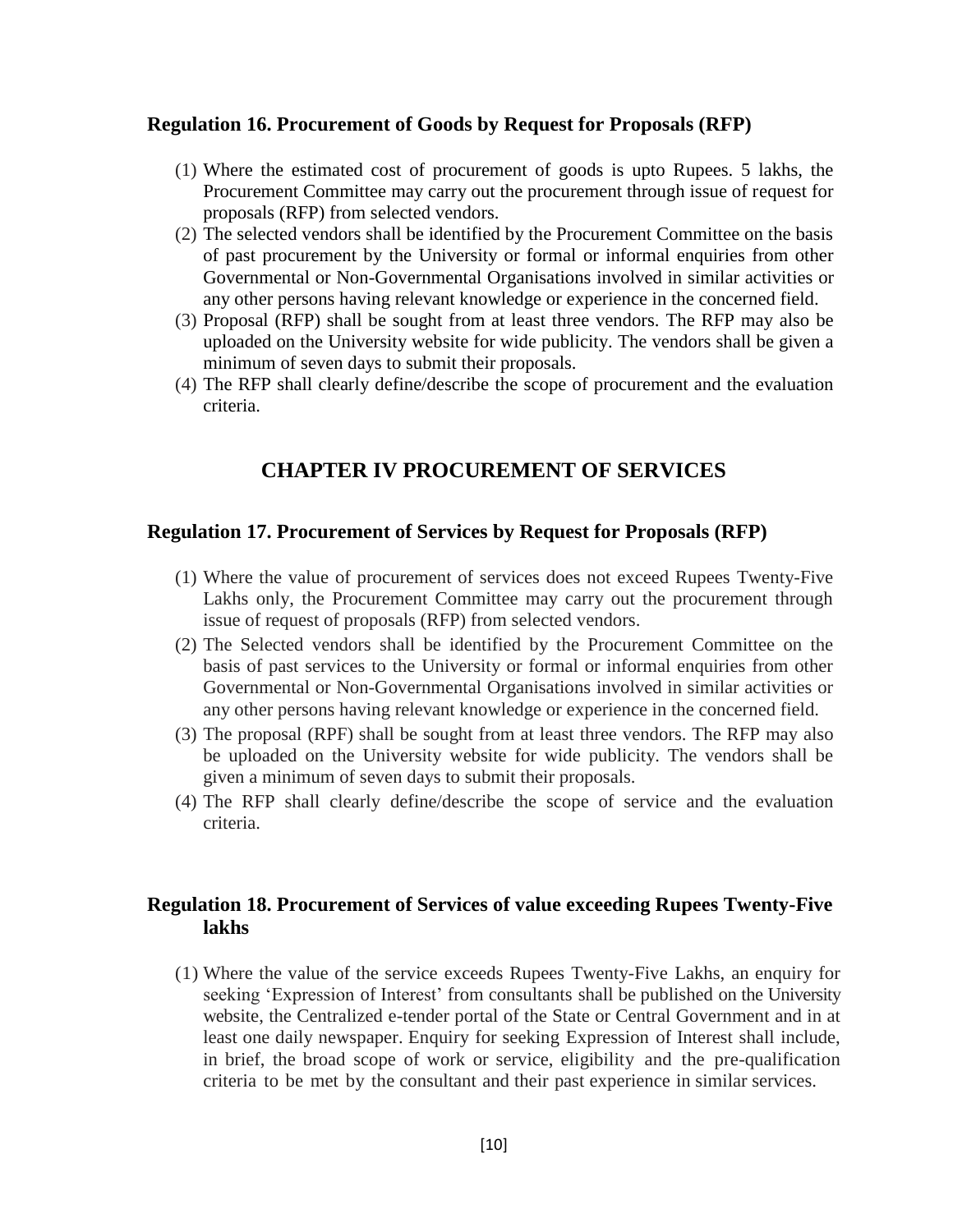- (2) On the basis of responses received from the interested parties as per this rule, the consultants meeting the requirements should be short listed for further consideration. The number of short listed consultants should not be less than three.
- (3) The shortlisted consultants shall be sent a Request For Proposal (RFP). The consultants shall be given a minimum of fourteen days to submit their proposals.
- (4) The RFP shall clearly describe/define the scope of procurement and the evaluation criteria. The RFP should contain:
	- a) A letter of Invitation
	- b) Information to consultants regarding the procedure for submission of proposal.
	- c) Terms of Reference (TOR).
	- d) Eligibility and pre-qualification criteria in case the same has not been ascertained through Enquiry for "Expression of Interest".
	- e) List of key position whose CV and experience would be evaluated.
	- f) Bid evaluation criteria and selection procedure.
	- g) Standard formats for technical and financial proposal.
	- h) Proposed contract terms.
	- i) Procedure proposed to be followed for midterm review of the progress of the work and review of the final draft report.

#### <span id="page-10-0"></span>**Regulation 19. Receipt and opening of the Proposals**

The Proposals may be asked for from consultants in Two-Bids System, Technical and Financial Bids sealed separately, wherever the Procurement Committee so decides. On receipt, the technical proposals should be opened first by the Procurement Committee on a specified date, time and place.

### <span id="page-10-1"></span>**Regulation 20. Evaluation of Technical Bids**

- (1) The Technical bids shall be analysed and evaluated by a Technical Committee as constituted by the University on the recommendation of the Procurement Committee.
- (2) The Technical Committee shall record, in detail, the reasons for acceptance or rejection of the technical bids.

### <span id="page-10-2"></span>**Regulation 21. Evaluation of Financial Bids of the Technically Qualified Bidders**

The Procurement Committee shall open the financial bids of only those bidders who have been declared technically qualified by the Technical Committee.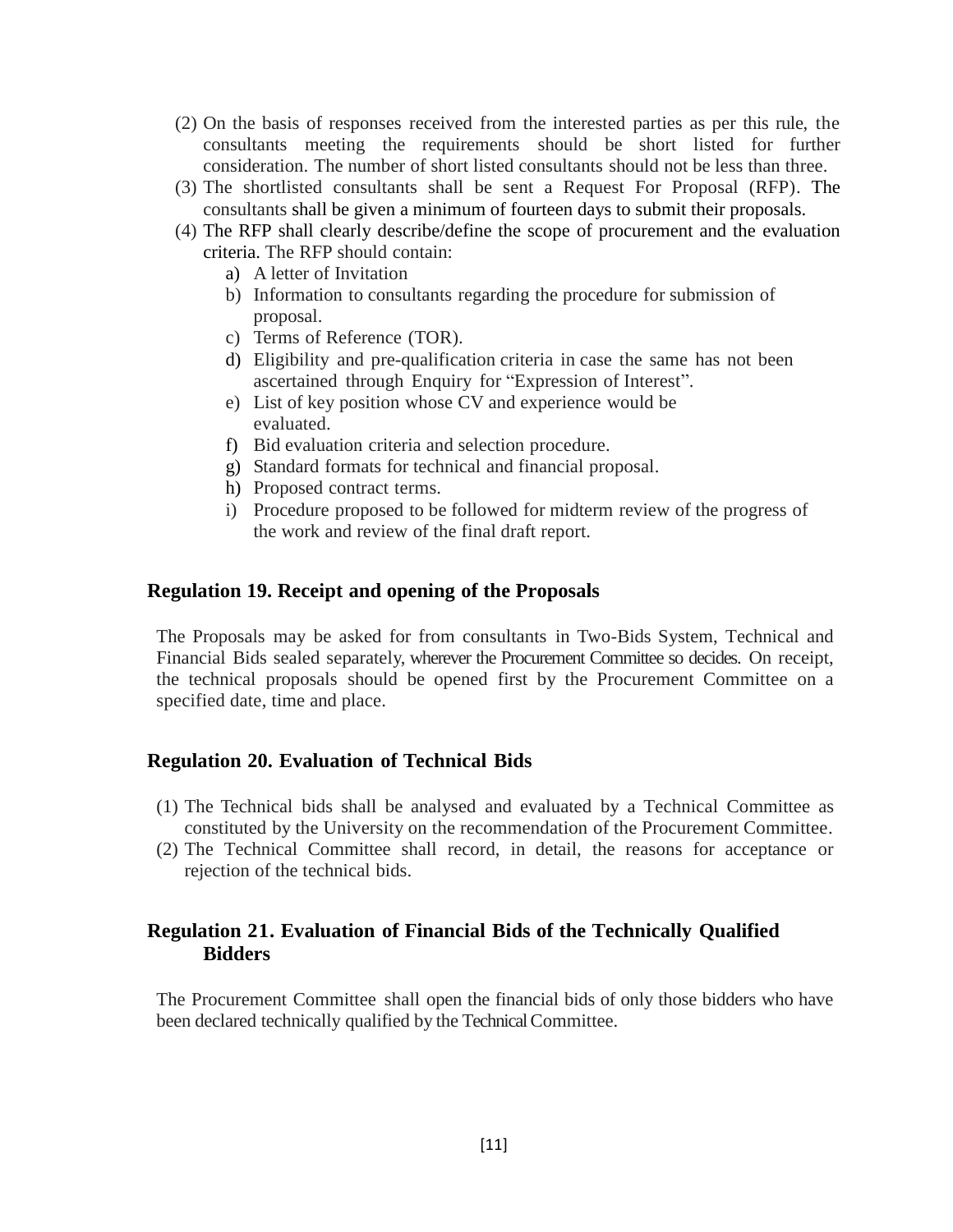### <span id="page-11-0"></span>**Regulation 22. Consultancy by Nomination**

Under some special circumstances, it may become necessary to select a particular consultant where adequate justification is available for such single-source selection in the context of the overall interest of the University. Full justification for single source selection should be recorded in the file by the Procurement Committee before resorting to such single-source selection.

### **CHAPTER V OUTSOURCING OF SERVICES**

#### <span id="page-11-2"></span><span id="page-11-1"></span>**Regulation 23. Outsourcing of Services**

The University may outsource certain services in the interest of economy and efficiency and it may prescribe detailed instructions and procedures for this purpose without, however, contravening the following basic guidelines.

#### <span id="page-11-3"></span>**Regulation 24. Identification of Likely Contractors**

The University shall prepare a list of likely and potential Contractors on the basis of formal or informal enquiries from other Organisations/Institutions, scrutiny of 'Yellow pages', and trade journals, if available, relevant websites, etc.

#### <span id="page-11-4"></span>**Regulation 25. Preparation of Tender enquiry**

The University shall prepare a tender enquiry containing, *inter alia*:

- a) The details of the work or service to be performed by the contractor;
- b) The facilities and the inputs which will be provided to the contractor by the University;
- c) Eligibility and qualification criteria to be met by the contractor for performing the required work/service; and
- <span id="page-11-5"></span>d) The statutory and contractual obligations to be complied with by the contractor.

#### **Regulation 26. Invitation of Bids**

- (1) For services of value not exceeding Rupees Ten Lakhs, the University shall scrutinise the preliminary list of likely contractors as identified as per Regulation 24, identify the prima facie eligible and capable contractors and issue limited tender enquiry to them asking for their offers by a specified date and time etc. as per standard practice. The number of the contractors so identified for issuing limited tender enquiry should not be less than three.
- (2) For services of value exceeding Rupees Ten Lakhs, the University shall issue advertised tender enquiry asking for the offers by a specified date and time etc. in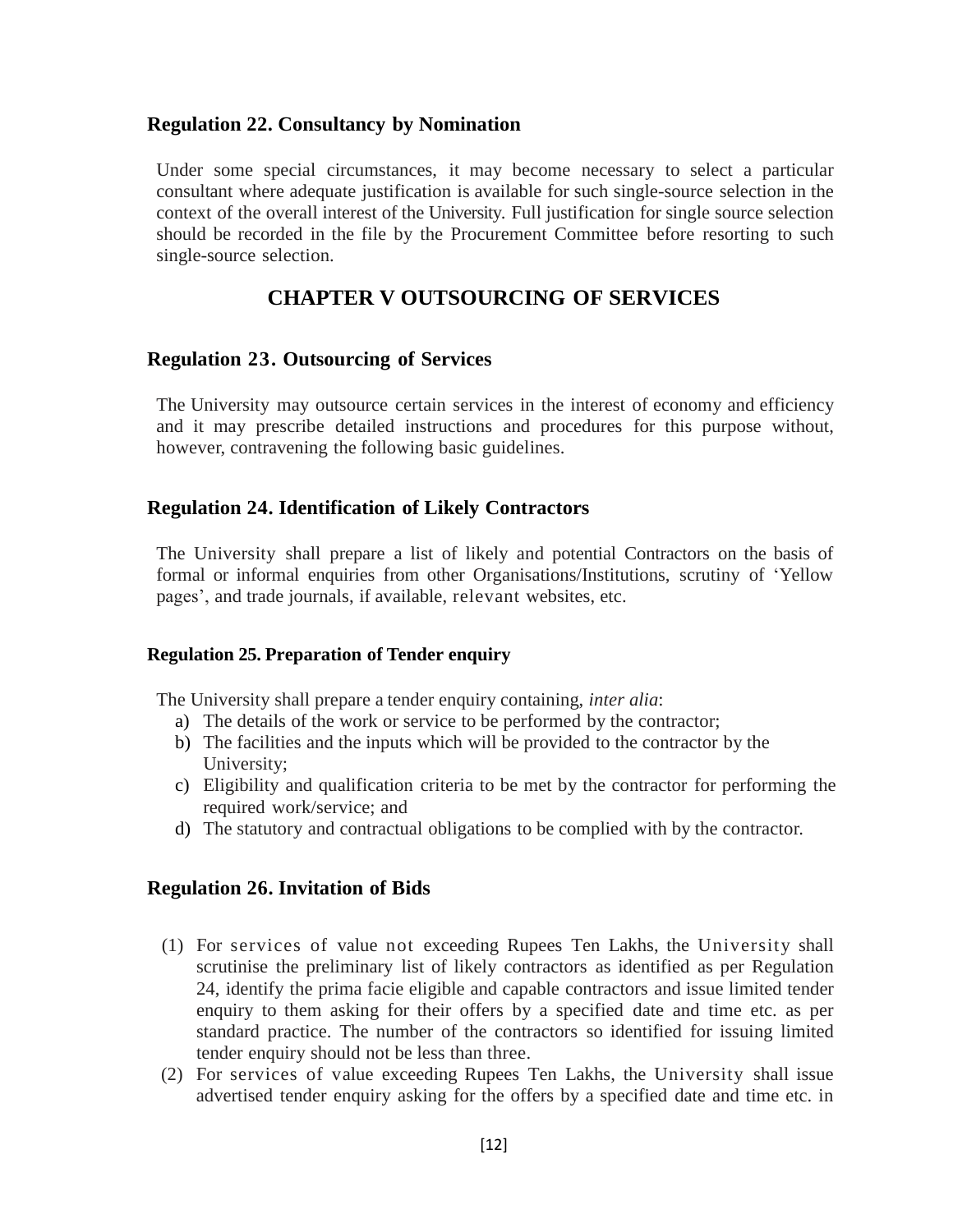the University website and through centralized e-tender portal of the State or Central Government.

### <span id="page-12-0"></span>**Regulation 27. Late Bids**

Late bids i.e. bids received after the specified date and time of receipt shall not be considered.

### <span id="page-12-1"></span>**Regulation 28. Evaluation of Bids Received**

The University shall evaluate, segregate, rank the responsive bids and select the successful bidder for placement of the contract.

### <span id="page-12-2"></span>**Regulation 29. Outsourcing by Choice**

<span id="page-12-3"></span>Should it become necessary, in an exceptional situation to outsource a job to a specifically chosen Contractor, the Procurement Committee may do so. In such cases the detailed justification, the circumstances leading to the outsourcing by choice and the special interest or purpose it shall serve shall form an integral part of the proposal.

# **CHAPTER VI MISCELLANEOUS**

### <span id="page-12-4"></span>**Regulation 30. Contents of Bidding Document**

All the terms, conditions, stipulations and information to be incorporated in the bidding document shall be specified in the tender documents.

### <span id="page-12-5"></span>**Regulation 31. Bid Security**

- (1) In order to safeguard against a bidder withdrawing or altering its bid during the bid validity period in the case of advertised or limited tender enquiry, Bid Security (also known as Earnest Money) shall be obtained from all bidders except those who are registered with the Central Purchase Organisation, National Small Industries Corporation (NSIC) or the concerned Ministry or Department.
- (2) The bidders shall be asked to furnish bid security along with their bids.
- (3) Amount of bid security should ordinarily range between two percent to ten percent of the estimated value of the goods and services to be procured. The exact amount of the bid security shall be determined accordingly by the Procurement Committee and indicated in the bidding documents.
- (4) Submission of bid security may be waived by the Procurement Committee for procurement of value not exceeding Rupees Five Lakhs only.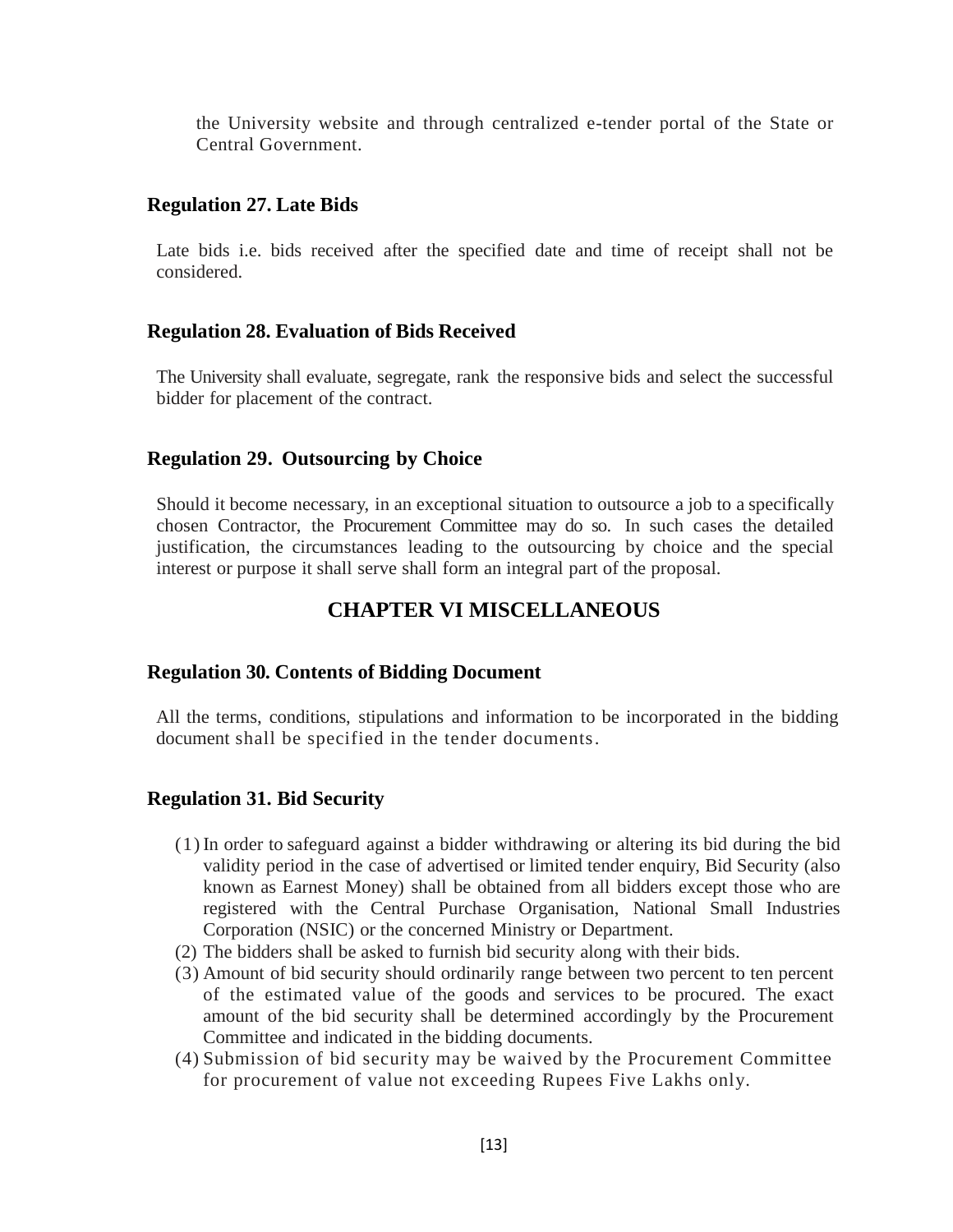- (5) The bid security may be accepted in the form of Account Payee Demand Draft, Fixed Deposit Receipt, Banker's Cheque or Bank Guarantee from any of the commercial banks in an acceptable form, safeguarding the purchaser's interest in all respects. The bid security shall remain valid for a period of ninety days beyond the final bid validity period.
- (6) The bid security shall be forfeited if the bidder withdraws or amends its bids or impairs or derogates from the bid in any respect within the period of validity of the bid. Further, if the successful bidder fails to furnish the required performance security within the specified period, the bid security shall be forfeited.
- (7) Bid security of the unsuccessful bidders should be returned to them at the earliest after the expiry of the final bid validity and not later than 90 days from the award of the contract.

#### <span id="page-13-0"></span>**Regulation 32. Performance Security**

- (1) Performance Security shall be obtained from every successful bidder irrespective of its registration status.
- (2) The rate of Performance Security may range between five to ten per cent of the value of the contract, as may be decided by the Procurement Committee.
- (3) Performance Security may be furnished in the form of an account payee demand draft, fixed deposit receipt from a Commercial bank, bank guarantee from a Commercial bank in an acceptable form safeguarding the interest of the University.
- (4) Performance Security shall remain valid for a period of one year beyond the date of issue of completion certificate of all contractual obligations of the supplier including warranty obligations.
- (5) Bid security shall be refunded to the successful bidder on receipt of the Performance Security.

#### <span id="page-13-1"></span>**Regulation 33. Monitoring the Contract**

The Vice Chancellor may constitute a Committee to evaluate and monitor the execution of the contract and performance of the contractor for any contract, as he may deem fit.

#### <span id="page-13-2"></span>**Regulation 34. Maintenance Contract for Goods and Services**

Depending on the cost and nature of the goods and services to be procured, it may also be necessary to enter into maintenance contracts of suitable period as specified by the Procurement Committee, either with the supplier of the goods or services with any other competent firm, not necessarily the supplier of the subject goods or services.

Provided however, that the equipment or machinery or services shall be maintained free of charge by the supplier during its warranty period or such other extended periods as the procurement contract terms may provide and the paid maintenance shall commence only thereafter.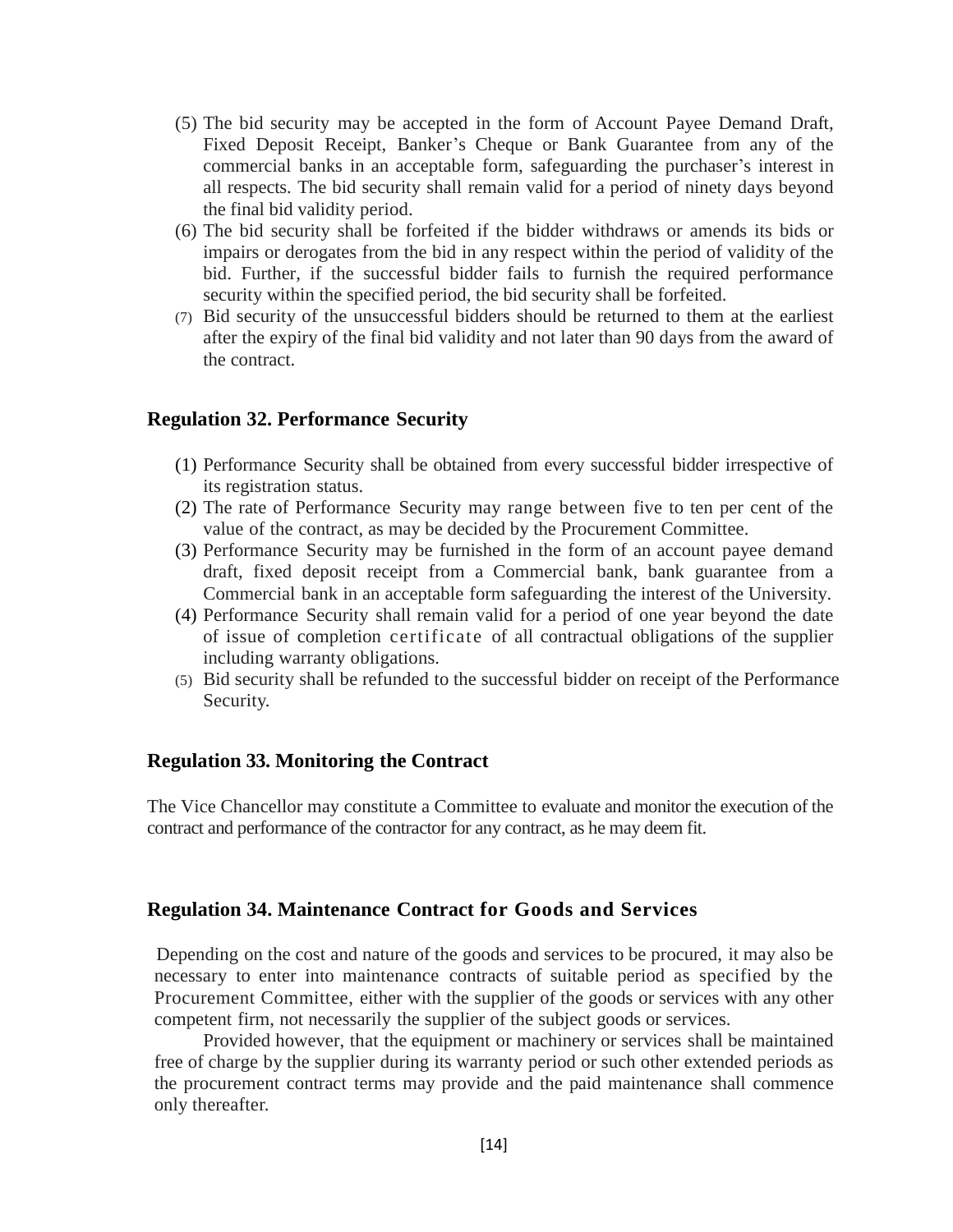### <span id="page-14-0"></span>**Regulation 35. Advance payment to Contractor/Vendor**

- (1) Ordinarily, payments for services rendered or supplies made should be released only after the goods/services have been supplies or rendered as the case may be.
- (2) However, advance payments may be done in the following types of cases :-
	- (a) other case as may be approved by the Procurement Committee.
	- (b) The total Advance payment demanded by firms holding maintenance contracts for servicing of Air-conditioners, computers, other costly equipment, etc.
	- (c) Advance payment demanded by firms against fabrication contracts, turn-key contracts etc.
- (3) Any advance payment shall not exceed the following limits :
	- (a) Thirty per cent or forty percent of the contract value to private firms;
	- (b) In case of maintenance contract, the amount should not exceed the amount payable for six months under the contract. Provided that Procurement Committee may relax the ceilings in appropriate cases as it may deem fit.
- (4) While making any advance payment, adequate safeguards in the form of bank guarantee etc. may be obtained from the Contractor/Vendor.

### <span id="page-14-1"></span>**Regulation 36. Part payment to Vendor/Contractor**

Depending on the terms of delivery incorporated in a contract or in such cases as the Procurement Committee may deem fit, part payment to the Vendor/Contractor may be released after it dispatches the goods from its premises or partial execution of the services in terms of the contract.

### <span id="page-14-2"></span>**Regulation 37. Transparency, Competition, Fairness and Elimination of Arbitrariness in the Procurement Process**

- **(1)** All procurements should be made in a transparent, competitive and fair manner, to secure best value for money. This will also enable the prospective bidders to formulate and send their competitive bids with confidence. Some of the measures for ensuring the above are as follows:-
	- (a) the text of the bidding document should be self-contained and comprehensive without any ambiguities. All essential information, which a bidder needs for sending responsive bid, should be clearly spelt out in the bidding document in simple language. The bidding document should contain, inter alia;
		- (i) the criteria for eligibility and qualifications to be met by the bidders such as minimum level of experience, past performance, technical capability, manufacturing facilities and financial position etc.;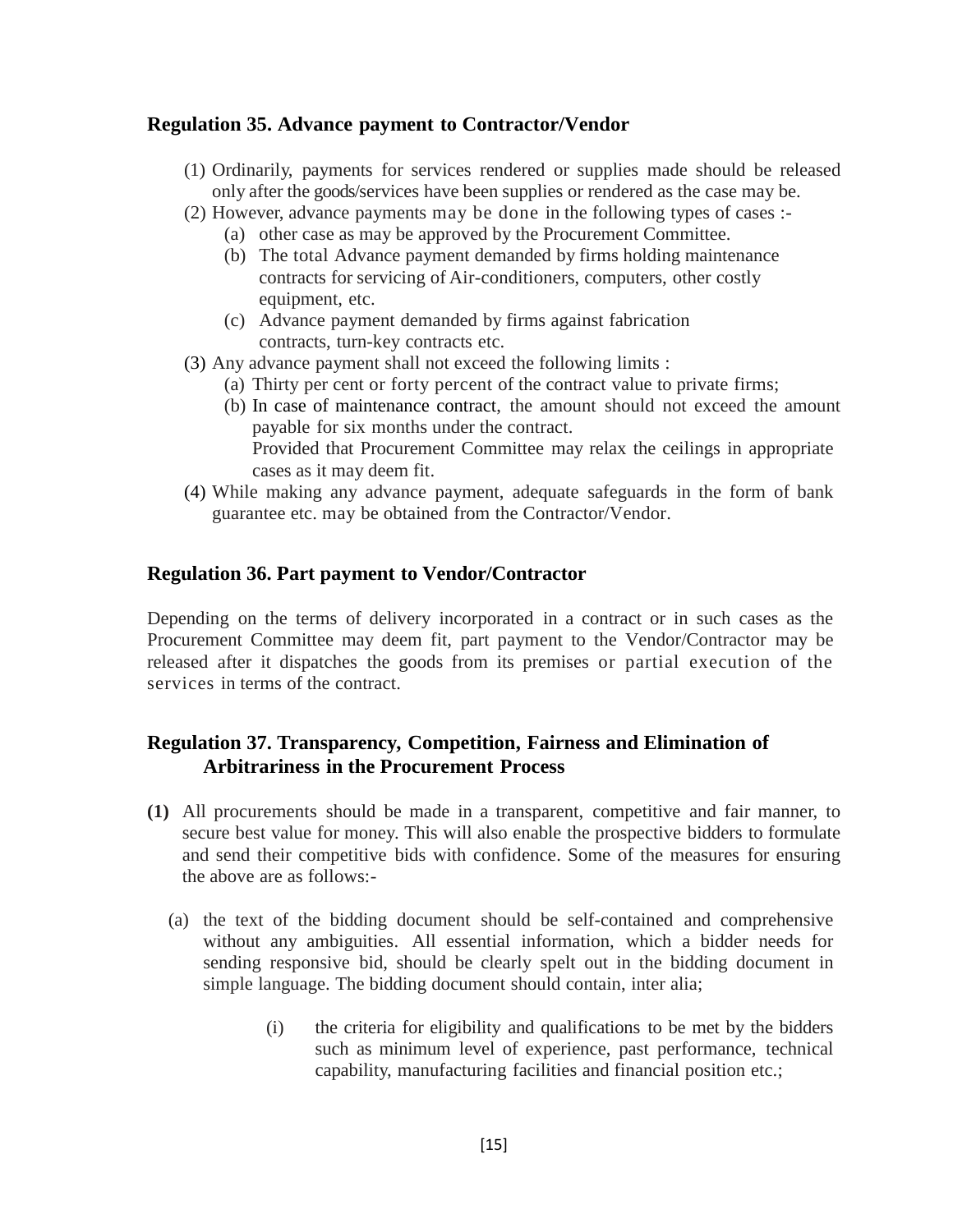- (ii) eligibility criteria for goods indicating any legal restrictions or conditions about the origin of goods etc which may required to be met by the successful bidder;
- (iii) the procedure as well as date, time and place for sending the bids;
- (iv) date, time and place of opening of the bid;
- (v) terms of delivery;
- (vi) special terms affecting performance, if any.
- (b) Suitable provision should be kept in the bidding document to enable a bidder to question the bidding conditions, bidding process and/ or rejection of its bid.
- (c) Suitable provision for settlement of disputes, if any, emanating from the resultant contract, should be kept in the bidding document.
- (d) The bidding document should indicate clearly that the resultant contract will be interpreted under Indian Laws.
- (e) The bidders should be given reasonable time to send their bids.
- (f) The bids should be opened in public and authorised representatives of the bidders should be permitted to attend the bid opening.
- (g) The specifications of the required goods should be clearly stated without any ambiguity so that the prospective bidders can send meaningful bids. In order to attract sufficient number of bidders, the specification should be broad based to the extent feasible. Efforts should also be made to use standard specifications which are widely known to the industry.
- (h) In case of turn-key contracts or contracts of special nature for procurement of sophisticated and costly equipment, a suitable provision is to be kept in the bidding documents for a pre-bid conference for clarifying issues and clearing doubts, if any, about the specifications and other allied technical details of the plant, equipment and machinery projected in the bidding document. The date, time and place of pre-bid conference should be indicated in the bidding document. This date should be sufficiently ahead of bid opening date.
- (i) Criteria for determining responsiveness of bids, criteria as well as factors to be taken into account for evaluating the bids on a common platform and the criteria for awarding the contract should be clearly indicated in the bidding documents.
- (j) Bids received should be evaluated in terms of the conditions already incorporated in the bidding documents; no new condition which was not incorporated in the bidding documents should be brought in for evaluation of the bids. Determination of a bid's responsiveness should be based on the contents of the bid itself without recourse to extrinsic evidence.
- (k) Bidders should not be permitted to alter or modify their bids after expiry of the deadline for receipt of bids.
- (l) Negotiation with bidders after bid opening must be severely discouraged. However, in exceptional circumstances where price negotiation for the procurement is necessary in the opinion of the Procurement Committee, the same may be resorted to.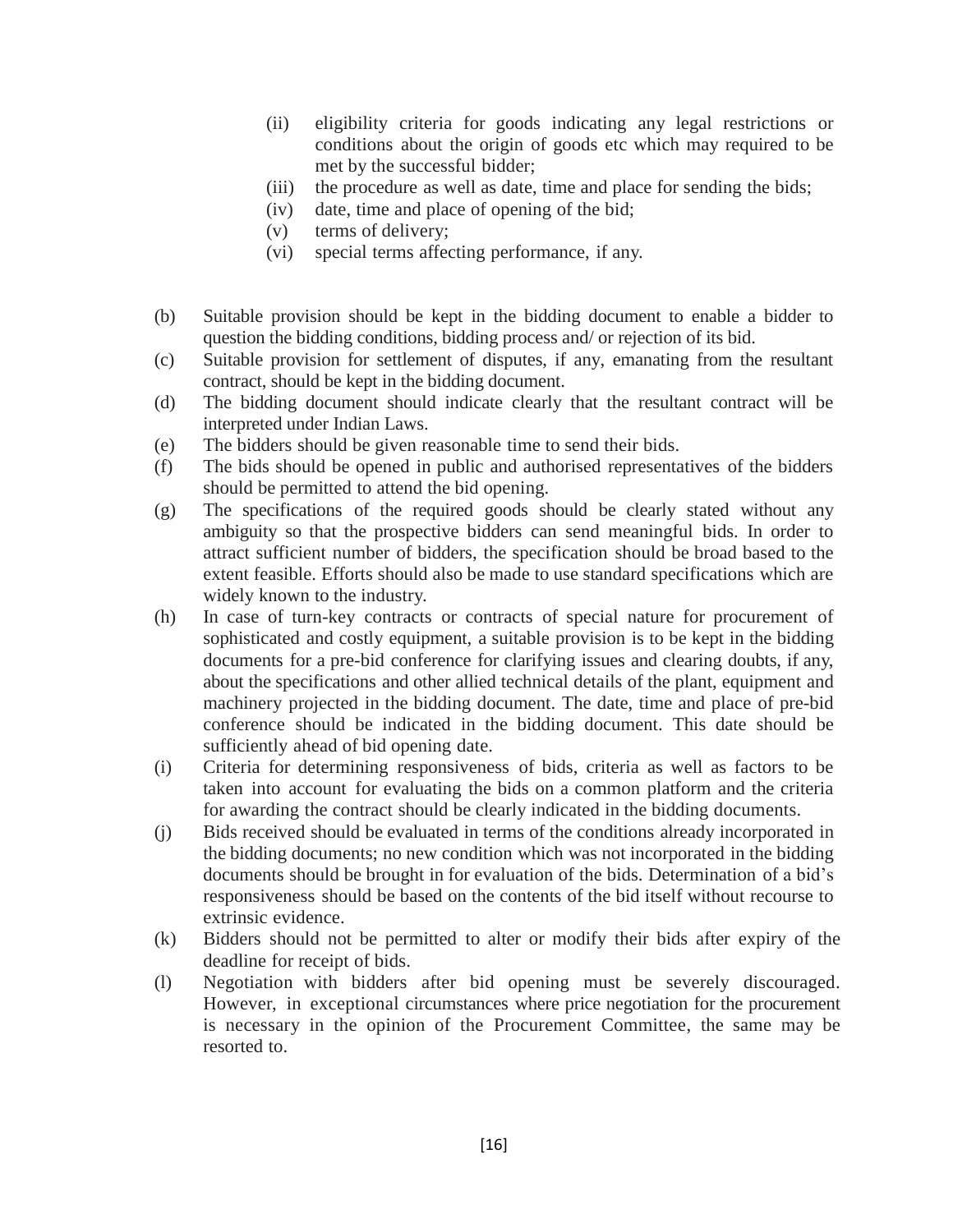(m) The lowest evaluated bid shall not be the only decisive factor in selection of the contractor/vendor. The Procurement Committee may also take into consideration any other relevant factor.

### <span id="page-16-0"></span>**Regulation 38. Cost Escalation**

The Vice-Chancellor shall have the powers to accept and approve, on the recommendation of the Procurement Committee, any escalation to the cost of the awarded Contracts.

Provided that where after escalation the revised value of the contracts exceeds Rupees Five Lakhs, the sanction of the Finance Committee shall be necessary.

### <span id="page-16-1"></span>**Regulation 39. Savings**

- (1) Where any contract is being contemplated or executed in furtherance of any project or grant, execution of such contract shall be governed by the terms and conditions of such project or grant as the case may be. However, in absence of any such terms or conditions the present regulation shall apply.
- (2) The validity of any contract for which the tender/bid process has already been started shall not be questioned only on the ground of divergence from the present regulation.
- (3) Any matters pertaining to contract not covered under the aforesaid rules shall be governed by the decision of the Procurement Committee subject to the approval of the Vice-Chancellor.